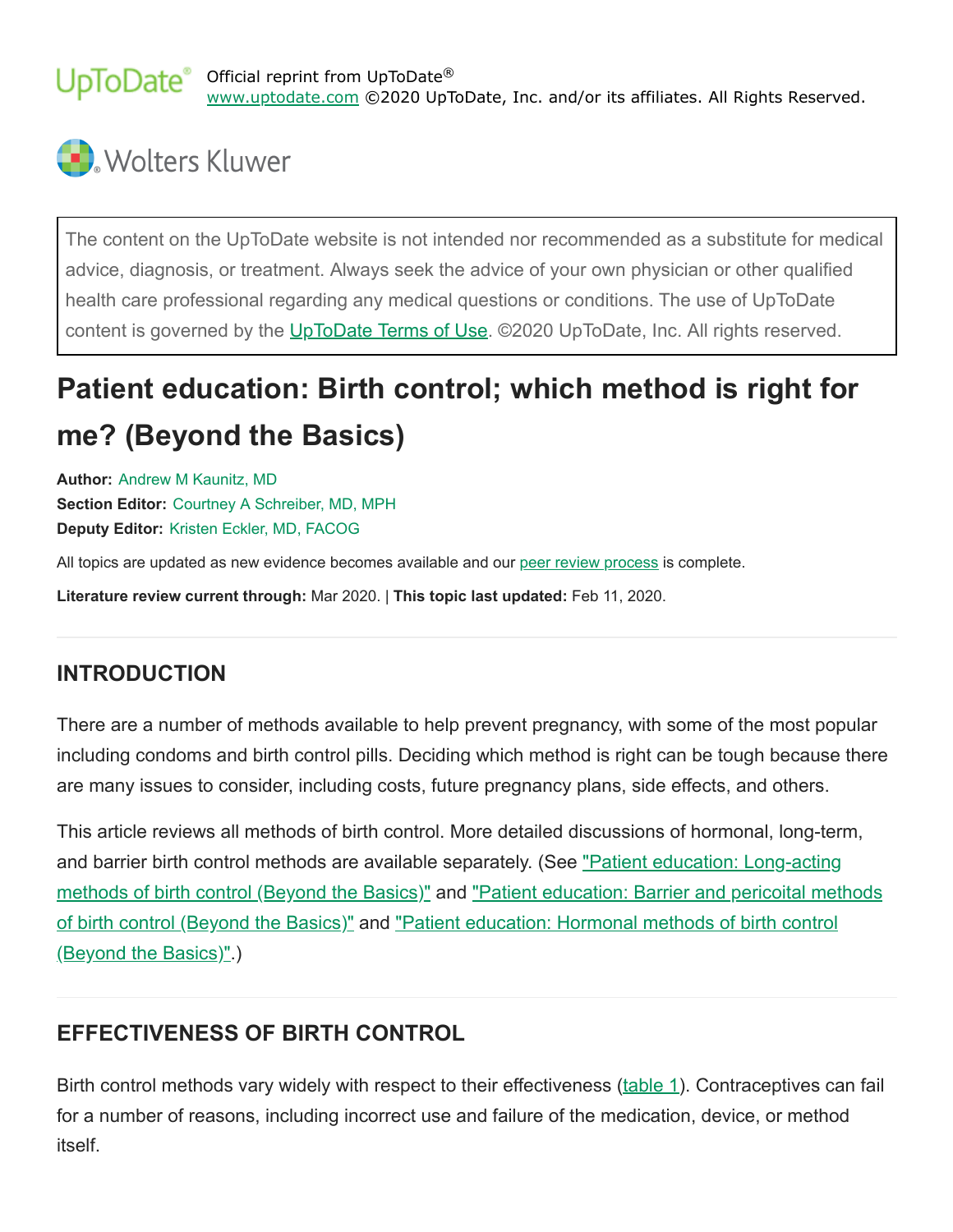Certain birth control methods, such as intrauterine devices (IUDs) and the implant have the lowest risk of failure (pregnancy). This is because they are the easiest to use properly. You should consider these methods if you want the lowest chance of a mistake or failure, which could lead to pregnancy. (See ["Patient education: Long-acting methods of birth control \(Beyond the Basics\)"](https://www-uptodate-com.ezproxy.library.unlv.edu/contents/long-acting-methods-of-birth-control-beyond-the-basics?search=changing+birth+control&topicRef=8421&source=see_link).)

Overall, birth control methods that are designed for use at or near the time of sex (eg, the condom, diaphragm) are generally less effective than other birth control methods (eg, IUD, birth control pill).

If you forget to use birth control or if your method fails, there is an option to reduce your risk of becoming pregnant for up to five days after you have sex. This is called the morning after pill, or [emergency contraception. \(See "Patient education: Emergency contraception \(morning after pill\)](https://www-uptodate-com.ezproxy.library.unlv.edu/contents/emergency-contraception-morning-after-pill-beyond-the-basics?search=changing+birth+control&topicRef=8421&source=see_link) (Beyond the Basics)".)

# **CHOOSING A BIRTH CONTROL METHOD**

It can be difficult to decide which birth control method is best because of the wide variety of options available. The best method is one that you will use consistently, is acceptable to you and your partner, and does not cause bothersome side effects. Other factors to consider include:

- How effective is the method?
- Is it convenient? Do I have to remember to use it? If so, will I remember to use it?
- Do I have to use/take it every day?
- Is this method reversible? Can I get pregnant immediately after stopping it?
- Will this method cause me to bleed more or less? Will the bleeding I have while using the method be predictable or not predictable?
- Are there side effects or potential complications?
- Is this method affordable?
- Does this method protect against sexually transmitted diseases?

You should also consider how easy it is to get your birth control. For some forms, you need to see a doctor for a prescription. But there may be other options; for example, in some areas, you can get birth control pills online through services such as Nurx (www.nurx.com), PRJKT RUBY (www.prjktruby.com), or the Pill Club (www.thepillclub.com). There are other online resources available as well.

No method of birth control is perfect. You must balance the advantages and disadvantages of each method and then choose the method that you will be able to use consistently and correctly.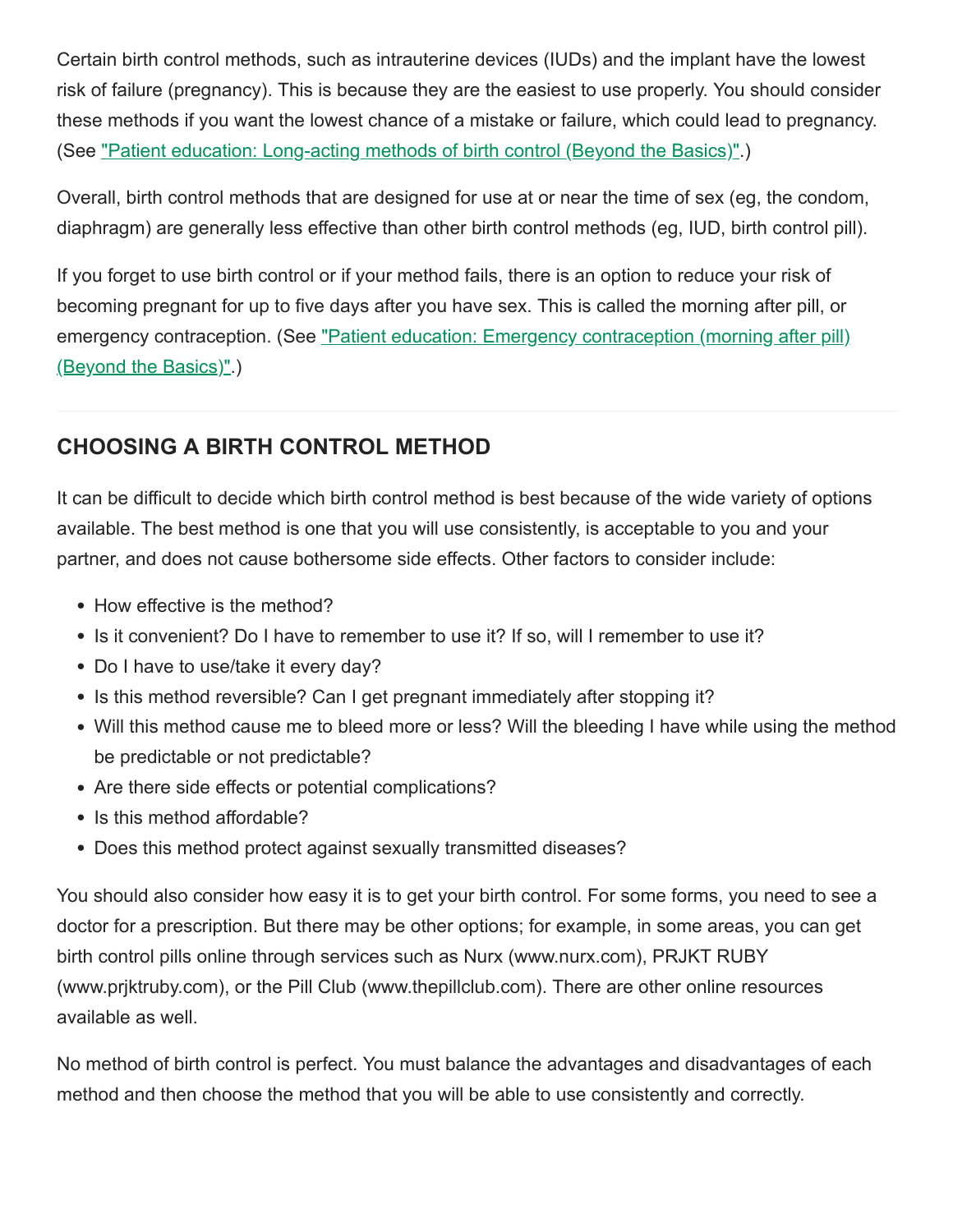# **INTRAUTERINE DEVICES (IUD)**

IUDs are placed by a health care provider through the vagina and cervix, into the uterus. The currently available IUDs are safe and effective. These devices include:

- Copper-containing IUD The Copper-containing IUD remains effective for at least 10 years, but can be removed at any time. The Copper IUD does not contain any hormones. Some women have a heavier menstrual period or more cramps during their period while using a copper IUD.
- Levonorgestrel-releasing IUD The levonorgestrel-releasing IUD (which is available in different doses) releases a hormone, **[levonorgestrel](https://www-uptodate-com.ezproxy.library.unlv.edu/contents/levonorgestrel-systemic-patient-drug-information?search=changing+birth+control&topicRef=8421&source=see_link)**, which thickens the cervical mucus and thins the endometrium (the lining of the uterus). This IUD also decreases the amount you bleed during your period and decreases pain associated with periods. IUDs can be left in place for up to three to six years (depending on the type of IUD chosen) but can be removed at any time. They are highly effective in preventing pregnancy. Some women stop having menstrual periods entirely; this effect is reversed when the IUD is removed.

#### **BIRTH CONTROL IMPLANT**

A single-rod progestin implant, Nexplanon, is available in the United States and elsewhere. It is inserted by a health care provider into your arm. While it prevents pregnancy for at least 3 years as the hormone is slowly absorbed into the body, it can be removed at any time. It is effective within 24 hours of insertion. Irregular bleeding is the most bothersome side effect. Most women can become [pregnant quickly after the rod is removed. \(See "Patient education: Hormonal methods of birth control](https://www-uptodate-com.ezproxy.library.unlv.edu/contents/hormonal-methods-of-birth-control-beyond-the-basics?search=changing+birth+control&topicRef=8421&source=see_link) (Beyond the Basics)".)

# **INJECTABLE BIRTH CONTROL**

The only injectable method of birth control currently available in the United States is [medroxyprogesterone acetate](https://www-uptodate-com.ezproxy.library.unlv.edu/contents/medroxyprogesterone-acetate-patient-drug-information?search=changing+birth+control&topicRef=8421&source=see_link) or DMPA (Depo-Provera). This is a progestin hormone, which is longlasting. DMPA is injected deep into a muscle, such as the buttock or upper arm, once every three months. A version that is given under the skin is also available.

[DMPA is very effective, when used consistently. A full discussion is available separately. \(See "Patient](https://www-uptodate-com.ezproxy.library.unlv.edu/contents/hormonal-methods-of-birth-control-beyond-the-basics?search=changing+birth+control&topicRef=8421&source=see_link) education: Hormonal methods of birth control (Beyond the Basics)".)

**Side effects** — The most common side effects of DMPA are irregular or prolonged vaginal bleeding and spotting, particularly during the first three to six months. Up to 50 percent of women completely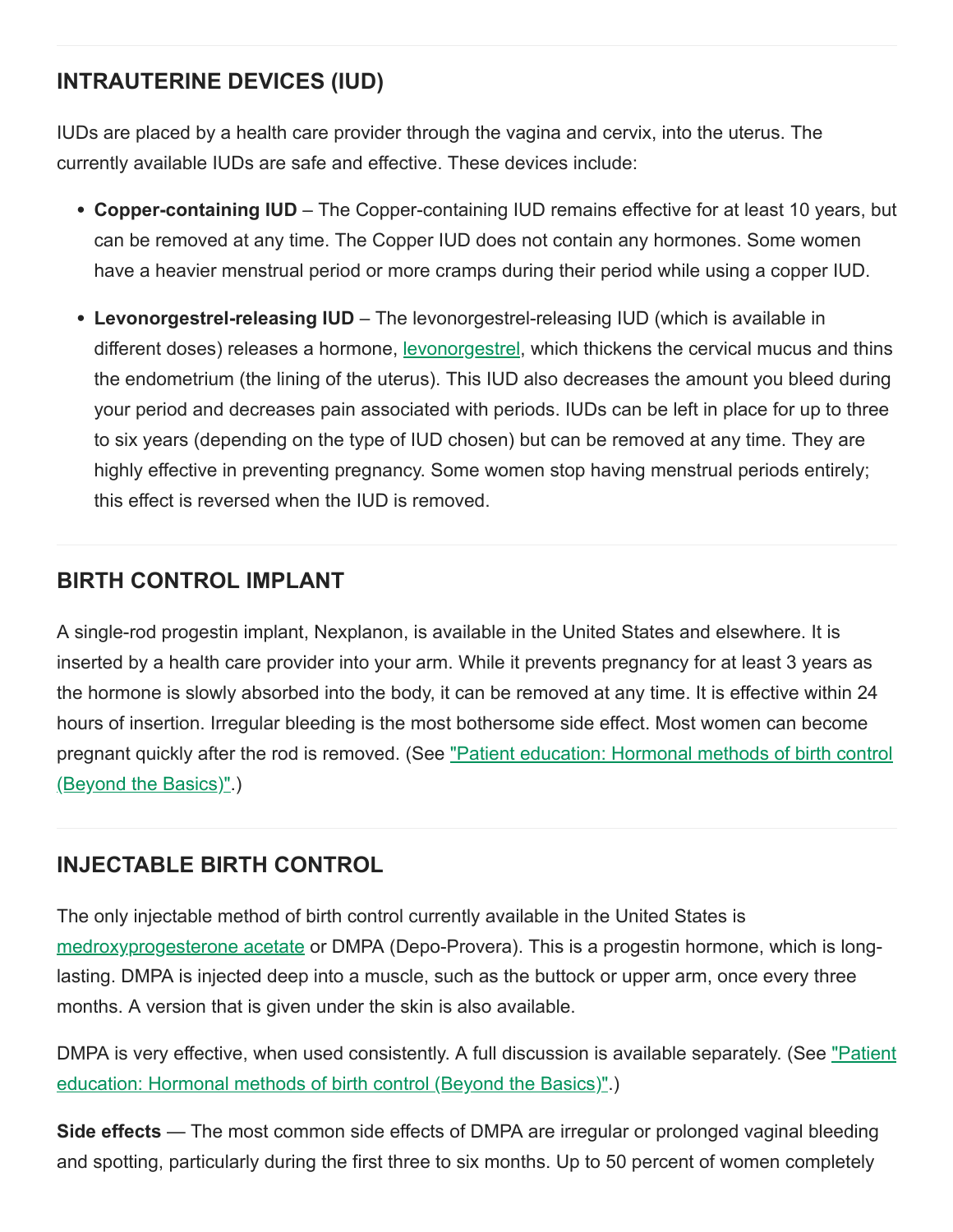stop having menstrual periods after using DMPA for one year. Although ovulation and menstrual periods generally return within six months of the last DMPA injection, it can take up to a year and a half for ovulation and cycles to return. For this reason, DMPA should be used only by women who do not wish to become pregnant in the next year or longer.

#### **BIRTH CONTROL PILLS**

Most birth control pills, also referred to as "the pill," contain a combination of two female hormones. A full discussion of birth control pills is available separately. (See <u>"Patient education: Hormonal methods</u> of birth control (Beyond the Basics)".)

**How well do they work?** — When taken properly, birth control pills are effective. In general, if you miss one pill, you should take it as soon as possible. If you miss two or more pills, continue to take one pill per day and use a back-up method of birth control (eg, a condom) for seven days. If you miss two or more pills, you should also consider taking the morning after (emergency contraception) pill. (See ["Patient education: Emergency contraception \(morning after pill\) \(Beyond the Basics\)".](https://www-uptodate-com.ezproxy.library.unlv.edu/contents/emergency-contraception-morning-after-pill-beyond-the-basics?search=changing+birth+control&topicRef=8421&source=see_link))

**Side effects** — Side effects of the pill include:

- Nausea, breast tenderness, bloating, and mood changes, which typically improve after two to three months.
- Irregular vaginal spotting or bleeding. This is particularly common during the first few months. Forgetting a pill can also cause irregular bleeding.

**Progestin-only pills** — Unlike traditional birth control pills, the progestin-only pill, also called the mini pill, does not contain estrogen. It does contain progestin, a hormone that is similar to the female hormone, progesterone. This type of pill is useful for women who cannot or should not take estrogen.

Progestin-only pills are as effective as combination pills if they are taken at the same time every day. However, the progestin-only pill becomes less effective if you are more than three hours late in taking it, in which case, emergency contraceptives may be considered.

# **SKIN PATCHES**

Birth control skin patches contain two hormones, estrogen and progestin, similar to birth control pills. The patch is as effective as birth control pills, and may be preferred by some women because you do not have to take it every day.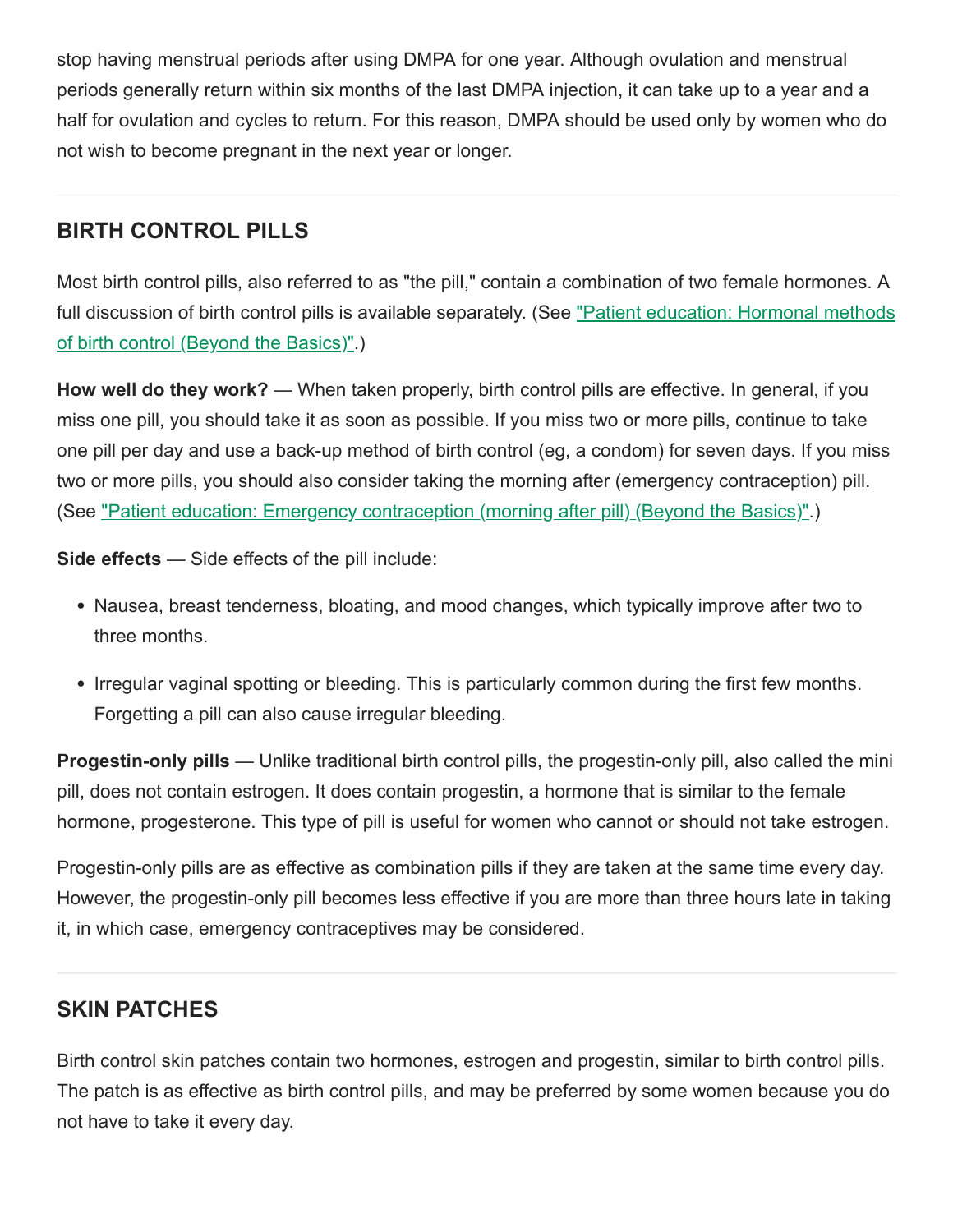Xulane is the only skin patch birth control available in the United States. You wear the patch for one week on the upper arm, shoulder, upper back, or hip. After one week, you remove the old patch and apply a new patch; you repeat this for three weeks. During the fourth week, you do not wear a patch and your menstrual period occurs during this week.

The risks and side effects of the patch are similar to those of a birth control pill, although there may be a slightly higher risk of developing a blood clot.

#### **VAGINAL RING**

A flexible plastic vaginal ring (commercial names NuvaRing or Annovera) contains estrogen and a progestin. You wear the ring in the vagina, where hormones are slowly absorbed into the body. You wear the ring inside the vagina for three weeks, followed by one week when you do not wear the ring; your menstrual period occurs during the fourth week. With NuvaRing, a new ring is placed each four weeks. With Annovera, the same ring is used for one year (13 28-day cycles). Vaginal ring contraceptive prevents pregnancy similarly to a birth control pill.

The ring is not noticeable, and it is easy for most women to insert and remove. You may take the ring out of the vagina for up to three hours if desired, such as during intercourse. Risks and side effects of the vaginal ring are similar to those of birth control pills.

# **BARRIER METHODS**

Barrier contraceptives prevent sperm from entering the uterus. Barrier contraceptives include the condom, diaphragm, and cervical cap. A full discussion of barrier methods of birth control is available [separately. \(See "Patient education: Barrier and pericoital methods of birth control \(Beyond the](https://www-uptodate-com.ezproxy.library.unlv.edu/contents/barrier-and-pericoital-methods-of-birth-control-beyond-the-basics?search=changing+birth+control&topicRef=8421&source=see_link) Basics)".)

**Male condom** — The male condom is a thin, flexible sheath placed over the penis. To be effective, men who use condoms must carefully follow instructions for their use. Condoms are most effective when used with a vaginal spermicide (see ['Spermicide'](#page-5-0) below). Many people who choose another method of birth control (eg, pills) also use condoms to decrease their risk of getting sexually transmitted diseases.

**Female condom** — The female condom is worn by a woman to prevent semen from entering the vagina. It is a sheath made of polyurethane and is prelubricated. You place it inside the vagina. One ring-shaped part of this method remains inside the vagina while a second ring-shaped part remains outside the vagina.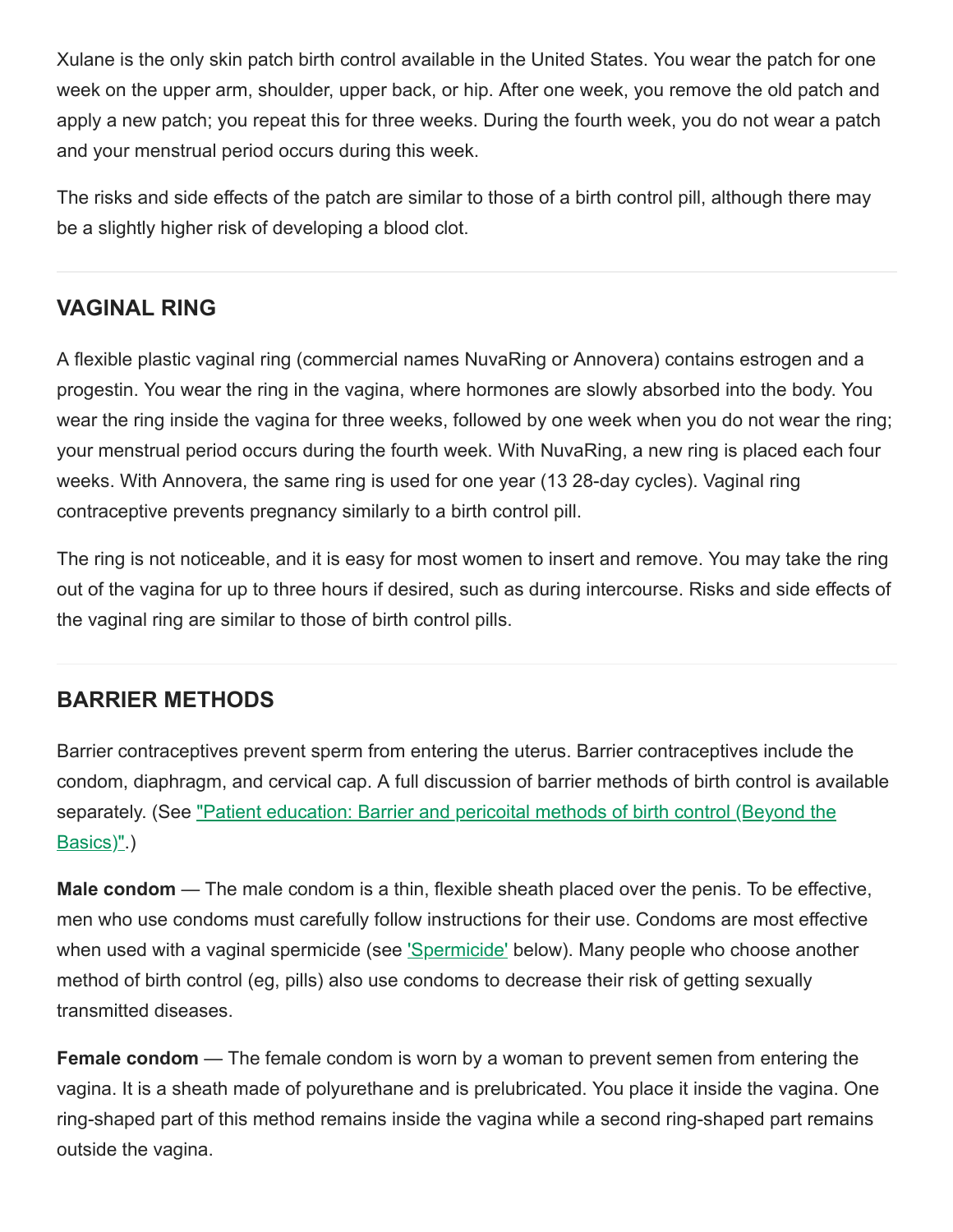**Diaphragm/cervical cap** — The diaphragm and cervical cap fit over the cervix, preventing sperm from entering the uterus. These devices are available in latex (the Prentif cap) or silicone rubber (FemCap) in multiple sizes, and require fitting by a clinician. These devices must be used with a spermicide and left in place for six to eight hours after sex. The diaphragm must be removed after this period. However, the cervical cap can remain in place for up to 24 hours.

<span id="page-5-0"></span>**Spermicide** — Spermicides are chemical substances that destroy sperm. They are available in most pharmacies without a prescription. Spermicides are available in a variety of forms including gel, foam, cream, film, suppository, and tablet.

# **PERMANENT BIRTH CONTROL**

This is a procedure that permanently prevents you from becoming pregnant or having children. Tubal ligation (for women) and vasectomy (for men) are the two most common permanent birth control procedures. These procedures are permanent, and should only be considered after you discuss all available options with a health care provider and if you are certain you wish to permanently prevent pregnancy. (See ["Patient education: Permanent birth control for women \(Beyond the Basics\)"](https://www-uptodate-com.ezproxy.library.unlv.edu/contents/permanent-birth-control-for-women-beyond-the-basics?search=changing+birth+control&topicRef=8421&source=see_link) and ["Patient education: Vasectomy \(Beyond the Basics\)"](https://www-uptodate-com.ezproxy.library.unlv.edu/contents/vasectomy-beyond-the-basics?search=changing+birth+control&topicRef=8421&source=see_link).)

**Tubal ligation** — Tubal ligation is a procedure for women that surgically cuts, blocks, or seals the fallopian tubes to prevent pregnancy. The procedure is usually done in an operating room as a day surgery. Women who have recently delivered a baby can undergo tubal ligation before going home. The procedure may be done at another time as well. This is discussed in more detail separately. (See ["Patient education: Permanent birth control for women \(Beyond the Basics\)"](https://www-uptodate-com.ezproxy.library.unlv.edu/contents/permanent-birth-control-for-women-beyond-the-basics?search=changing+birth+control&topicRef=8421&source=see_link).)

**Vasectomy** — Vasectomy is a procedure for men that cuts or blocks the vas deferens, the tubes that carry sperm from the testes. It is a safe, highly effective procedure that can be performed in a doctor's office under local anesthesia. Following vasectomy, you must use another method of birth control (eg, condoms) for approximately three months, until testing confirms that no sperm are present in the [semen. This is discussed in more detail separately. \(See "Patient education: Vasectomy \(Beyond the](https://www-uptodate-com.ezproxy.library.unlv.edu/contents/vasectomy-beyond-the-basics?search=changing+birth+control&topicRef=8421&source=see_link) Basics)".)

# **OTHER BIRTH CONTROL METHODS**

Some women and their partners cannot or choose not to use the birth control methods mentioned above due to religious or cultural reasons. Fertility-awareness based methods for preventing pregnancy are based upon the physiological changes during the menstrual cycle. These methods, also called "natural family planning," involve identifying the fertile days of the menstrual cycle using a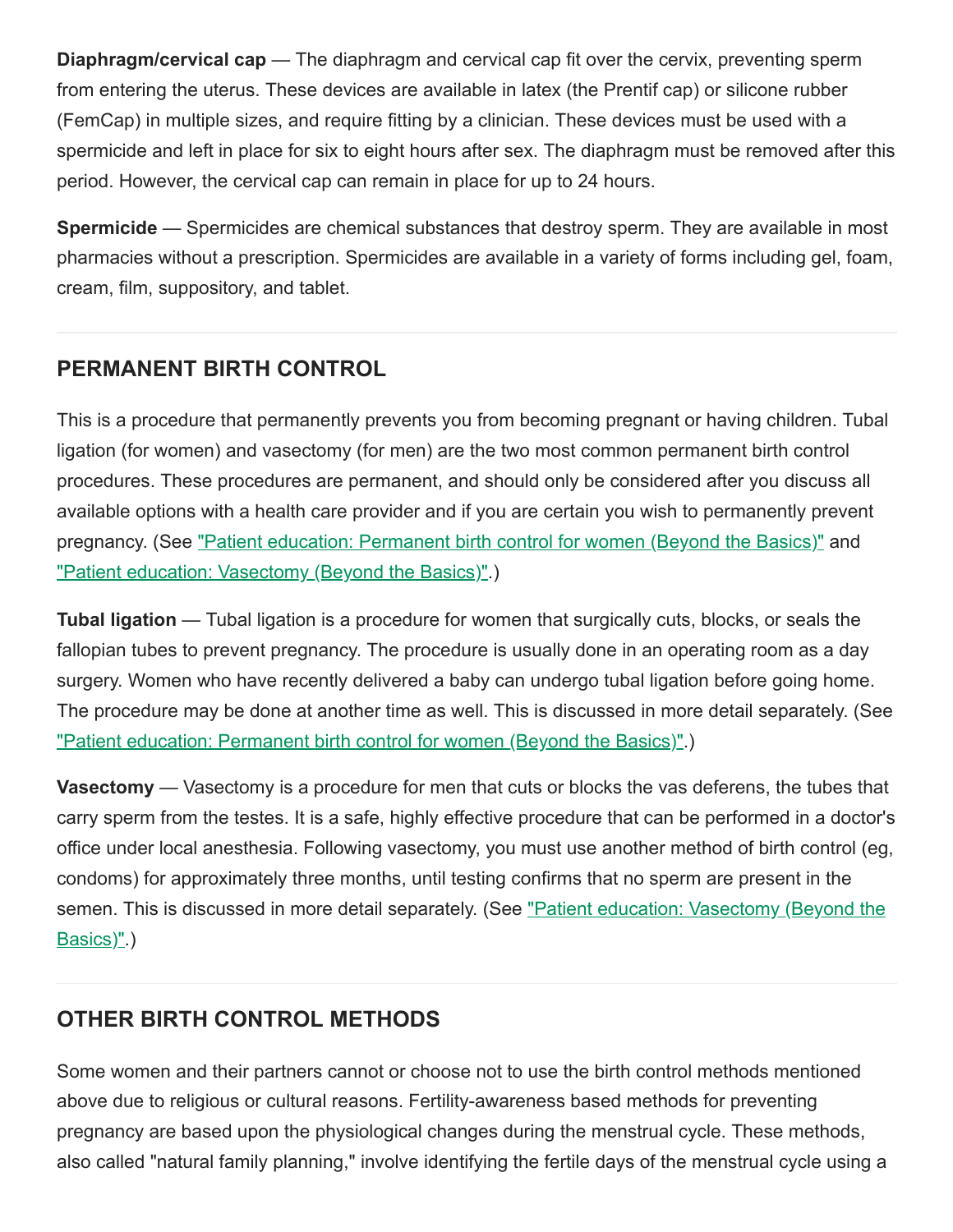combination of cycle length and physical manifestations of ovulation (change in cervical secretions, basal body temperature) and then avoiding sexual intercourse or using barrier methods on those days.

#### **EMERGENCY CONTRACEPTION**

Emergency contraception refers to the use of medication after unprotected intercourse to prevent pregnancy. Types of emergency contraception include the intrauterine device (IUD) or pills. You can use emergency contraception if you forget to take your birth control pill, if a condom breaks during sex, or if you have unprotected sex for other reasons (including victims of sexual assault). An IUD can be inserted for use as emergency contraception and is much more effective at preventing a pregnancy than pills. It is the best choice for emergency contraception, and you can continue to use it as your ongoing method of birth control. The other options are morning after pills, which may be hormonal (eg, Plan B One-Step, which is available without a prescription) or nonhormonal (eg, Ella). [Detailed information on emergency contraception is available separately. \(See "Patient education:](https://www-uptodate-com.ezproxy.library.unlv.edu/contents/emergency-contraception-morning-after-pill-beyond-the-basics?search=changing+birth+control&topicRef=8421&source=see_link) Emergency contraception (morning after pill) (Beyond the Basics)".)

#### **WHERE TO GET MORE INFORMATION**

Your health care provider is the best source of information for questions and concerns related to your medical problem. An excellent website to help you choose a method of birth control is [www.bedsider.org](https://www-uptodate-com.ezproxy.library.unlv.edu/external-redirect.do?target_url=http%3A%2F%2Fwww.bedsider.org%2F&token=4qpXt3YQayW2yNFel0nvTLDtm97QKzeSb3E6A8FCrrmvALUkLBSw0hah5bEtTSir&TOPIC_ID=8421).

This article will be updated as needed on our web site [\(www.uptodate.com/patients](https://www-uptodate-com.ezproxy.library.unlv.edu/external-redirect.do?target_url=http%3A%2F%2Fwww.uptodate.com%2Fpatients&token=nygaOTnDuGxGrKiuwLIxjMIsa91xyzRx3QvmgfDh4FTTVfpiGy3XGWFyzaLmJXXU&TOPIC_ID=8421)). Related topics for patients, as well as selected articles written for health care professionals, are also available. Some of the most relevant are listed below.

**Patient level information** — UpToDate offers two types of patient education materials.

**The Basics** — The Basics patient education pieces answer the four or five key questions a patient might have about a given condition. These articles are best for patients who want a general overview and who prefer short, easy-to-read materials.

[Patient education: Choosing birth control \(The Basics\)](https://www-uptodate-com.ezproxy.library.unlv.edu/contents/choosing-birth-control-the-basics?search=changing+birth+control&topicRef=8421&source=see_link) [Patient education: Long-acting methods of birth control \(The Basics\)](https://www-uptodate-com.ezproxy.library.unlv.edu/contents/long-acting-methods-of-birth-control-the-basics?search=changing+birth+control&topicRef=8421&source=see_link) [Patient education: Hormonal birth control \(The Basics\)](https://www-uptodate-com.ezproxy.library.unlv.edu/contents/hormonal-birth-control-the-basics?search=changing+birth+control&topicRef=8421&source=see_link) [Patient education: Permanent birth control for women \(The Basics\)](https://www-uptodate-com.ezproxy.library.unlv.edu/contents/permanent-birth-control-for-women-the-basics?search=changing+birth+control&topicRef=8421&source=see_link)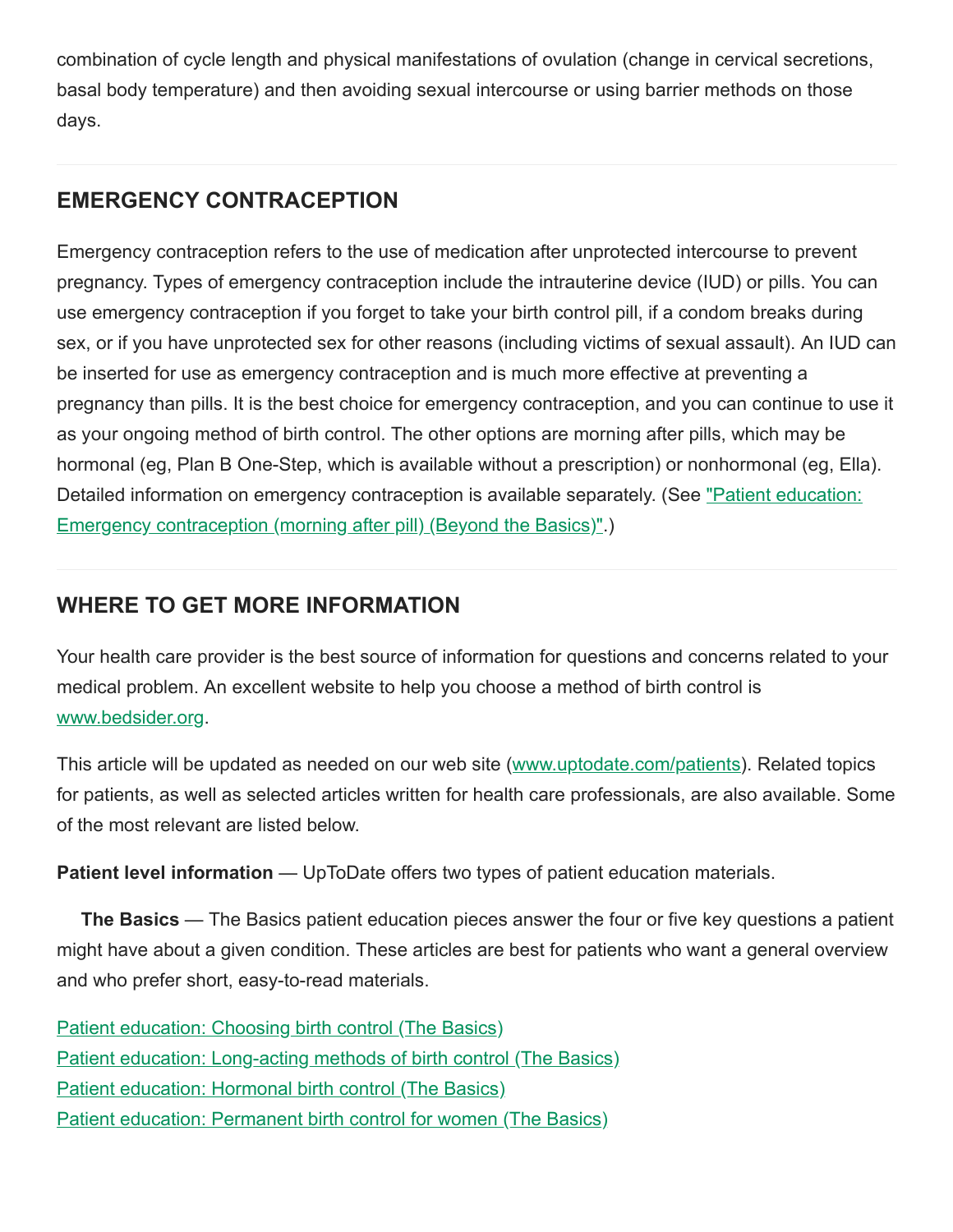**Beyond the Basics** — Beyond the Basics patient education pieces are longer, more sophisticated, and more detailed. These articles are best for patients who want in-depth information and are comfortable with some medical jargon.

[Patient education: Long-acting methods of birth control \(Beyond the Basics\)](https://www-uptodate-com.ezproxy.library.unlv.edu/contents/long-acting-methods-of-birth-control-beyond-the-basics?search=changing+birth+control&topicRef=8421&source=see_link) [Patient education: Barrier and pericoital methods of birth control \(Beyond the Basics\)](https://www-uptodate-com.ezproxy.library.unlv.edu/contents/barrier-and-pericoital-methods-of-birth-control-beyond-the-basics?search=changing+birth+control&topicRef=8421&source=see_link) [Patient education: Hormonal methods of birth control \(Beyond the Basics\)](https://www-uptodate-com.ezproxy.library.unlv.edu/contents/hormonal-methods-of-birth-control-beyond-the-basics?search=changing+birth+control&topicRef=8421&source=see_link) [Patient education: Emergency contraception \(morning after pill\) \(Beyond the Basics\)](https://www-uptodate-com.ezproxy.library.unlv.edu/contents/emergency-contraception-morning-after-pill-beyond-the-basics?search=changing+birth+control&topicRef=8421&source=see_link) [Patient education: Permanent birth control for women \(Beyond the Basics\)](https://www-uptodate-com.ezproxy.library.unlv.edu/contents/permanent-birth-control-for-women-beyond-the-basics?search=changing+birth+control&topicRef=8421&source=see_link) [Patient education: Vasectomy \(Beyond the Basics\)](https://www-uptodate-com.ezproxy.library.unlv.edu/contents/vasectomy-beyond-the-basics?search=changing+birth+control&topicRef=8421&source=see_link) [Patient education: Maternal health and nutrition during breastfeeding \(Beyond the Basics\)](https://www-uptodate-com.ezproxy.library.unlv.edu/contents/maternal-health-and-nutrition-during-breastfeeding-beyond-the-basics?search=changing+birth+control&topicRef=8421&source=see_link)

**Professional level information** — Professional level articles are designed to keep doctors and other health professionals up-to-date on the latest medical findings. These articles are thorough, long, and complex, and they contain multiple references to the research on which they are based. Professional level articles are best for people who are comfortable with a lot of medical terminology and who want to read the same materials their doctors are reading.

[Intrauterine contraception: Candidates and device selection](https://www-uptodate-com.ezproxy.library.unlv.edu/contents/intrauterine-contraception-candidates-and-device-selection?search=changing+birth+control&topicRef=8421&source=see_link) [Contraception counseling for females with obesity](https://www-uptodate-com.ezproxy.library.unlv.edu/contents/contraception-counseling-for-females-with-obesity?search=changing+birth+control&topicRef=8421&source=see_link) [Contraceptive counseling for women with inherited thrombophilias](https://www-uptodate-com.ezproxy.library.unlv.edu/contents/contraceptive-counseling-for-women-with-inherited-thrombophilias?search=changing+birth+control&topicRef=8421&source=see_link) [Contraception: Issues specific to adolescents](https://www-uptodate-com.ezproxy.library.unlv.edu/contents/contraception-issues-specific-to-adolescents?search=changing+birth+control&topicRef=8421&source=see_link) [Depot medroxyprogesterone acetate \(DMPA\) for contraception: Formulations, patient selection and](https://www-uptodate-com.ezproxy.library.unlv.edu/contents/depot-medroxyprogesterone-acetate-dmpa-for-contraception-formulations-patient-selection-and-drug-administration?search=changing+birth+control&topicRef=8421&source=see_link) drug administration [Emergency contraception](https://www-uptodate-com.ezproxy.library.unlv.edu/contents/emergency-contraception?search=changing+birth+control&topicRef=8421&source=see_link) [Female condoms](https://www-uptodate-com.ezproxy.library.unlv.edu/contents/female-condoms?search=changing+birth+control&topicRef=8421&source=see_link) [Fertility awareness-based methods of pregnancy prevention](https://www-uptodate-com.ezproxy.library.unlv.edu/contents/fertility-awareness-based-methods-of-pregnancy-prevention?search=changing+birth+control&topicRef=8421&source=see_link) [Hormonal contraception for suppression of menstruation](https://www-uptodate-com.ezproxy.library.unlv.edu/contents/hormonal-contraception-for-suppression-of-menstruation?search=changing+birth+control&topicRef=8421&source=see_link) [Pericoital contraception: Diaphragm, cervical cap, spermicide, and sponge](https://www-uptodate-com.ezproxy.library.unlv.edu/contents/pericoital-contraception-diaphragm-cervical-cap-spermicide-and-sponge?search=changing+birth+control&topicRef=8421&source=see_link) [Hysteroscopic female permanent contraception](https://www-uptodate-com.ezproxy.library.unlv.edu/contents/hysteroscopic-female-permanent-contraception?search=changing+birth+control&topicRef=8421&source=see_link) [Etonogestrel contraceptive implant](https://www-uptodate-com.ezproxy.library.unlv.edu/contents/etonogestrel-contraceptive-implant?search=changing+birth+control&topicRef=8421&source=see_link) [Male condoms](https://www-uptodate-com.ezproxy.library.unlv.edu/contents/male-condoms?search=changing+birth+control&topicRef=8421&source=see_link) [Intrauterine contraception: Management of side effects and complications](https://www-uptodate-com.ezproxy.library.unlv.edu/contents/intrauterine-contraception-management-of-side-effects-and-complications?search=changing+birth+control&topicRef=8421&source=see_link) [Evaluation and management of unscheduled bleeding in women using contraception](https://www-uptodate-com.ezproxy.library.unlv.edu/contents/evaluation-and-management-of-unscheduled-bleeding-in-women-using-contraception?search=changing+birth+control&topicRef=8421&source=see_link) [Contraceptive counseling and selection for women](https://www-uptodate-com.ezproxy.library.unlv.edu/contents/contraceptive-counseling-and-selection-for-women?search=changing+birth+control&topicRef=8421&source=see_link) [Combined estrogen-progestin oral contraceptives: Patient selection, counseling, and use](https://www-uptodate-com.ezproxy.library.unlv.edu/contents/combined-estrogen-progestin-oral-contraceptives-patient-selection-counseling-and-use?search=changing+birth+control&topicRef=8421&source=see_link) [Postpartum contraception: Counseling and methods](https://www-uptodate-com.ezproxy.library.unlv.edu/contents/postpartum-contraception-counseling-and-methods?search=changing+birth+control&topicRef=8421&source=see_link) **[Progestin-only pills \(POPs\) for contraception](https://www-uptodate-com.ezproxy.library.unlv.edu/contents/progestin-only-pills-pops-for-contraception?search=changing+birth+control&topicRef=8421&source=see_link)** [Combined estrogen-progestin contraception: Side effects and health concerns](https://www-uptodate-com.ezproxy.library.unlv.edu/contents/combined-estrogen-progestin-contraception-side-effects-and-health-concerns?search=changing+birth+control&topicRef=8421&source=see_link)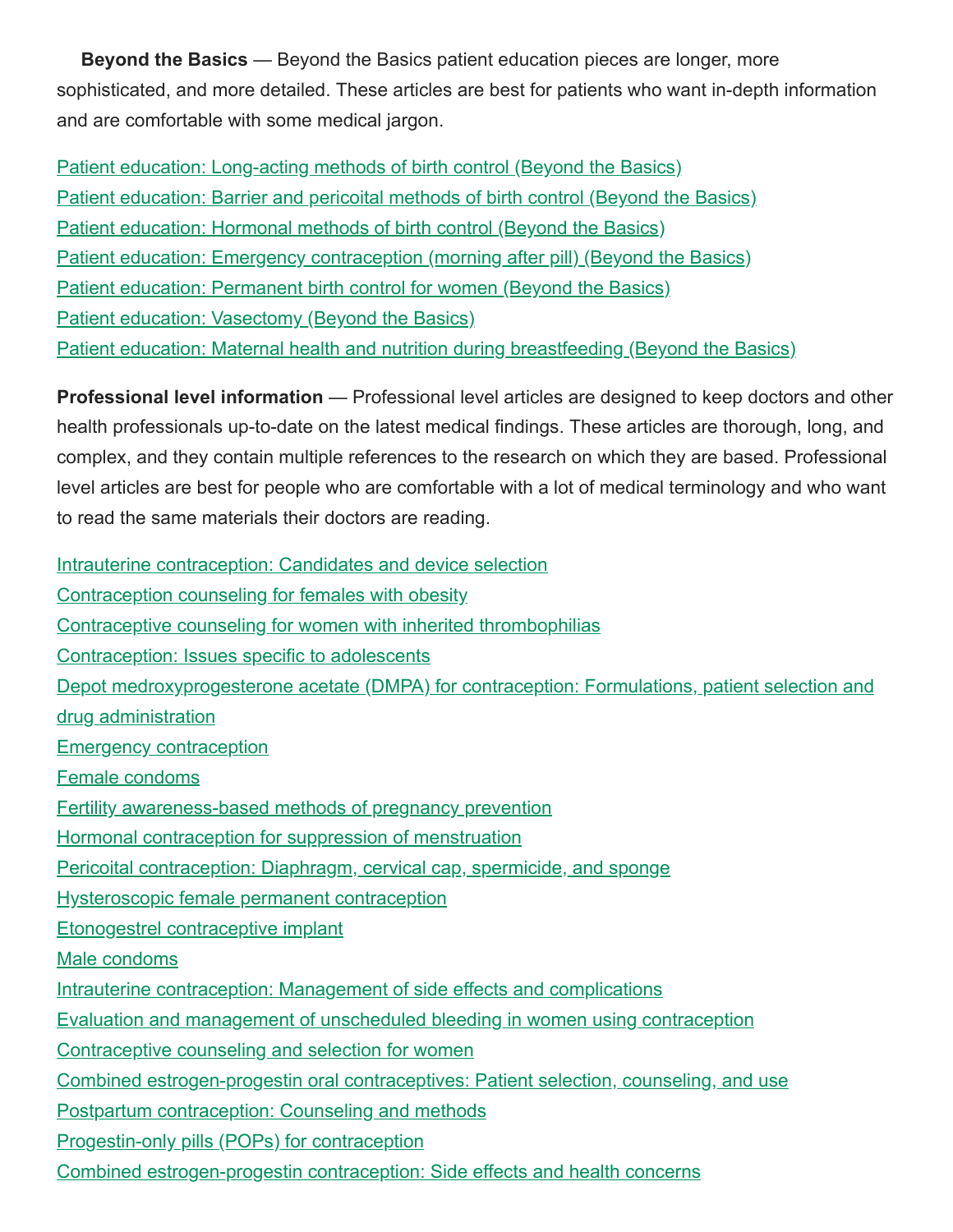[Female interval permanent contraception: Procedures](https://www-uptodate-com.ezproxy.library.unlv.edu/contents/female-interval-permanent-contraception-procedures?search=changing+birth+control&topicRef=8421&source=see_link) [Transdermal contraceptive patch](https://www-uptodate-com.ezproxy.library.unlv.edu/contents/transdermal-contraceptive-patch?search=changing+birth+control&topicRef=8421&source=see_link) **[Vasectomy](https://www-uptodate-com.ezproxy.library.unlv.edu/contents/vasectomy?search=changing+birth+control&topicRef=8421&source=see_link)** 

The following organizations also provide reliable health information.

• National Library of Medicine

([www.nlm.nih.gov/medlineplus/birthcontrol.html,](https://www-uptodate-com.ezproxy.library.unlv.edu/external-redirect.do?target_url=http%3A%2F%2Fwww.nlm.nih.gov%2Fmedlineplus%2Fbirthcontrol.html&token=wcvqXJGYfldsSRuDy%2BItKwyWz1jXKiGNXoU68toJnYC9RX5PNz3MmQB1WMcN4N3Ux0icIlb5neiNsUi1FAmxxA%3D%3D&TOPIC_ID=8421) available in Spanish)

• National Women's Health Resource Center (NWHRC)

Toll-free: (877) 986-9472

([http://www.healthywomen.org/healthcenter/birth-control\)](https://www-uptodate-com.ezproxy.library.unlv.edu/external-redirect.do?target_url=http%3A%2F%2Fwww.healthywomen.org%2Fhealthcenter%2Fbirth-control&token=rvTukyyIVowC5RKz8kYMi8DMXtujZsWoU1yR1dgFwhuW4lnH%2Frh0dof0oDaJTOkJuFurLLHruqGQz5j9HVx2lw%3D%3D&TOPIC_ID=8421)

• Planned Parenthood Federation of America

Phone: (212) 541-7800

([http://plannedparenthood.org/learn/birth-control/](https://www-uptodate-com.ezproxy.library.unlv.edu/external-redirect.do?target_url=http%3A%2F%2Fplannedparenthood.org%2Flearn%2Fbirth-control%2F&token=nh%2B6J8zLWXdBm84n0NUXwRz34LBFK1A8kD8P79ep4tBzK0bbl0AIpzYmX93gk%2F5qpBnvwvMMXxim2eLSv3PIOA%3D%3D&TOPIC_ID=8421))

• Bedsider – A site that provides information on birth control for people ages 18 to 29 years run by the nonprofit Power to Decide

#### [\(http://bedsider.org](https://www-uptodate-com.ezproxy.library.unlv.edu/external-redirect.do?target_url=http%3A%2F%2Fbedsider.org%2F&token=zJ5gQ3rEz%2FWfF96g4EN6dZ0WWANDd0amr7%2FGWBeQMYA%3D&TOPIC_ID=8421))

• Center for Young Women's Health – A site by Boston Children's Hospital that provides general and sexual health information for teens and young adults

[\(http://youngwomenshealth.org\)](https://www-uptodate-com.ezproxy.library.unlv.edu/external-redirect.do?target_url=http%3A%2F%2Fyoungwomenshealth.org%2F&token=4ZVQuaw7JPQhsSQn2msmz4V2t0hJWr2nmfMP%2FLbrjZq3BOM8pXRApS0zZOoQmNVZ&TOPIC_ID=8421)

 $[1-3]$  $[1-3]$ 

Use of UpToDate is subject to the [Subscription and License Agreement](https://www-uptodate-com.ezproxy.library.unlv.edu/legal/license).

# **REFERENCES**

- 1. [Kost K, Singh S, Vaughan B, et al. Estimates of contraceptive failure from the 2002 National](https://www-uptodate-com.ezproxy.library.unlv.edu/contents/birth-control-which-method-is-right-for-me-beyond-the-basics/abstract/1) Survey of Family Growth. Contraception 2008; 77:10.
- 2. [Moreau C, Cleland K, Trussell J. Contraceptive discontinuation attributed to method](https://www-uptodate-com.ezproxy.library.unlv.edu/contents/birth-control-which-method-is-right-for-me-beyond-the-basics/abstract/2) dissatisfaction in the United States. Contraception 2007; 76:267.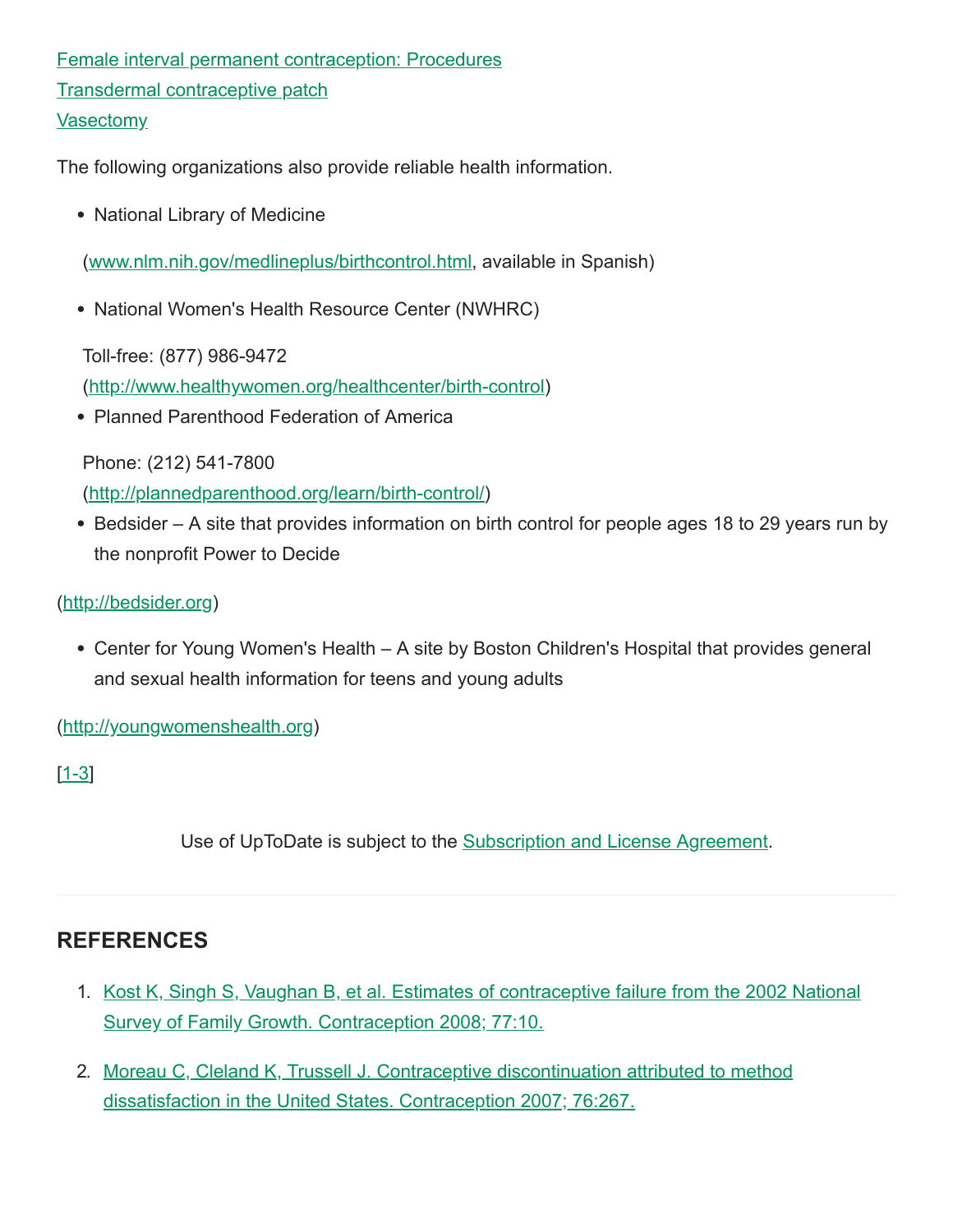3. [Trussell J, Wynn LL. Reducing unintended pregnancy in the United States. Contraception 2008;](https://www-uptodate-com.ezproxy.library.unlv.edu/contents/birth-control-which-method-is-right-for-me-beyond-the-basics/abstract/3) 77:1.

Topic 8421 Version 31.0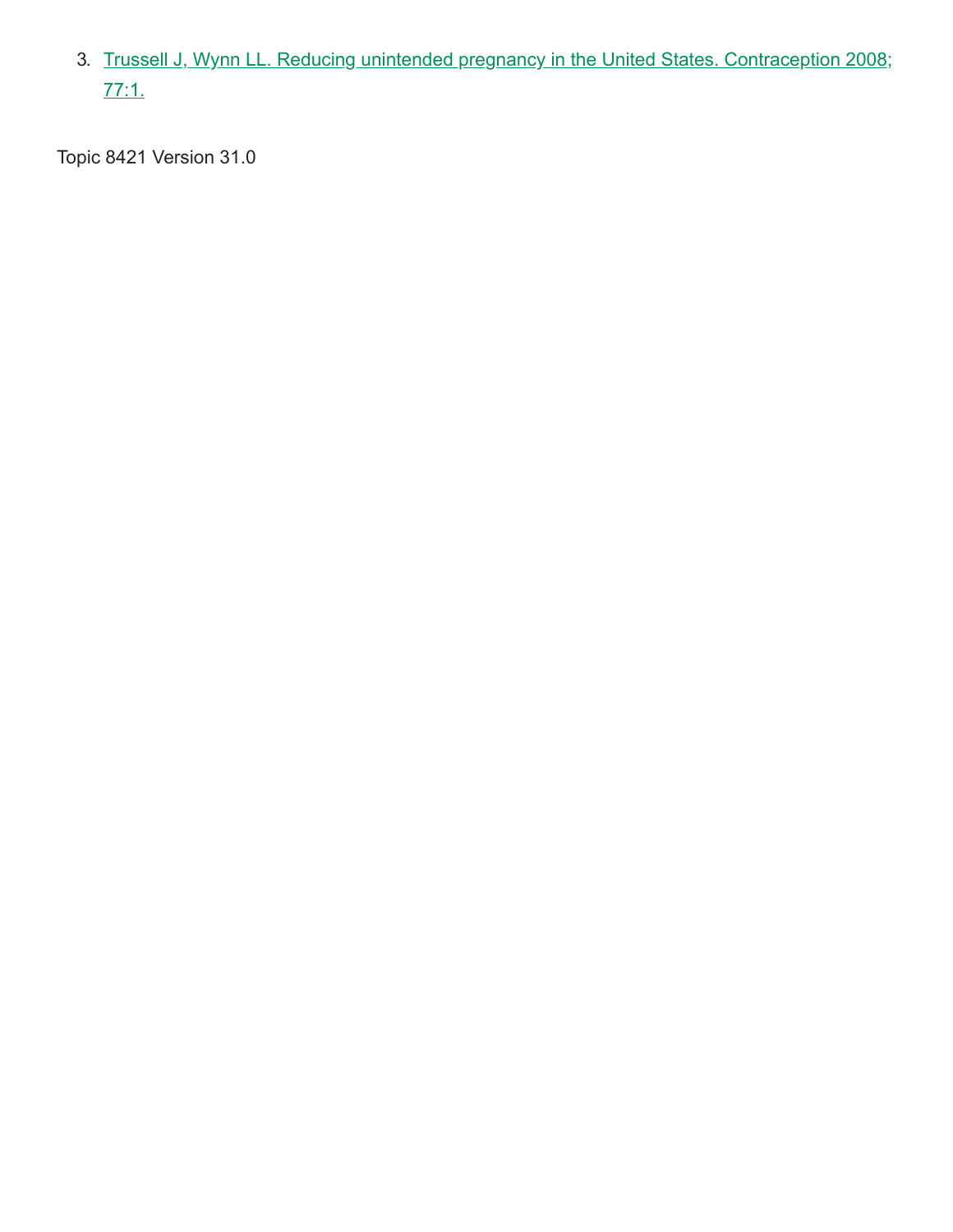#### **GRAPHICS**

**Percentage of women experiencing unintended pregnancy during the first year of contraceptive use (typical and perfect use) and the percentage continuing use at the end of the first year: United States**

| <b>Method</b>                                                                                                                                                                                                                                                                                                  |                | <b>Percent of women experiencing</b><br>an unintended pregnancy within<br>the first year of use (%) |                                                      |
|----------------------------------------------------------------------------------------------------------------------------------------------------------------------------------------------------------------------------------------------------------------------------------------------------------------|----------------|-----------------------------------------------------------------------------------------------------|------------------------------------------------------|
|                                                                                                                                                                                                                                                                                                                | Typical use*   | Perfect use <sup>¶</sup>                                                                            | at one year<br>$($ %) <sup><math>\Delta</math></sup> |
| No method <sup><math>\diamond</math></sup>                                                                                                                                                                                                                                                                     | 85             | 85                                                                                                  |                                                      |
| Spermicides <sup>§</sup>                                                                                                                                                                                                                                                                                       | 21             | 16                                                                                                  | 42                                                   |
| Female condom <sup>¥</sup>                                                                                                                                                                                                                                                                                     | 21             | 5                                                                                                   | 41                                                   |
| Withdrawal                                                                                                                                                                                                                                                                                                     | 20             | 4                                                                                                   | 46                                                   |
| $\mathsf{Diaphragm}^{\ddagger}$                                                                                                                                                                                                                                                                                | 17             | 16                                                                                                  | 57                                                   |
| Sponge                                                                                                                                                                                                                                                                                                         | 17             | 12                                                                                                  | 36                                                   |
| Parous women                                                                                                                                                                                                                                                                                                   | 27             | 20                                                                                                  |                                                      |
| Nulliparous women                                                                                                                                                                                                                                                                                              | 14             | 9                                                                                                   |                                                      |
| Fertility awareness-based methods <sup>+</sup>                                                                                                                                                                                                                                                                 | 15             |                                                                                                     | 47                                                   |
| Ovulation method <sup>+</sup>                                                                                                                                                                                                                                                                                  | 23             | 3                                                                                                   |                                                      |
| TwoDay method <sup>+</sup>                                                                                                                                                                                                                                                                                     | 14             | $\overline{4}$                                                                                      |                                                      |
| Standard Days method <sup>+</sup>                                                                                                                                                                                                                                                                              | 12             | 5                                                                                                   |                                                      |
| Natural Cycles <sup>+</sup>                                                                                                                                                                                                                                                                                    | 8              | $\mathbf{1}$                                                                                        |                                                      |
| Symptothermal method <sup>+</sup>                                                                                                                                                                                                                                                                              | $\overline{2}$ | 0.4                                                                                                 |                                                      |
| Male condom <sup>¥</sup>                                                                                                                                                                                                                                                                                       | 13             | 2                                                                                                   | 43                                                   |
| Combined and progestin-only pills                                                                                                                                                                                                                                                                              | $\overline{7}$ | 0.3                                                                                                 | 67                                                   |
| Evra patch                                                                                                                                                                                                                                                                                                     | $\overline{7}$ | 0.3                                                                                                 | 67                                                   |
| NuvaRing                                                                                                                                                                                                                                                                                                       | $\overline{7}$ | 0.3                                                                                                 | 67                                                   |
| Depo-Provera                                                                                                                                                                                                                                                                                                   | $\overline{4}$ | 0.2                                                                                                 | 56                                                   |
| Intrauterine contraceptives**                                                                                                                                                                                                                                                                                  |                |                                                                                                     |                                                      |
| ParaGard (copper T)                                                                                                                                                                                                                                                                                            | 0.8            | 0.6                                                                                                 | 78                                                   |
| Mirena (52 mg LNG)                                                                                                                                                                                                                                                                                             | 0.7            | 0.5                                                                                                 | 80                                                   |
| Skyla (13.5 mg LNG)                                                                                                                                                                                                                                                                                            | 0.4            | 0.3                                                                                                 |                                                      |
| Kyleena (19.5 mg LNG)                                                                                                                                                                                                                                                                                          | 0.2            | 0.2                                                                                                 |                                                      |
| Liletta (52 mg LNG)                                                                                                                                                                                                                                                                                            | 0.1            | 0.1                                                                                                 |                                                      |
| Nexplanon                                                                                                                                                                                                                                                                                                      | 0.1            | 0.1                                                                                                 | 89                                                   |
| Tubal occlusion                                                                                                                                                                                                                                                                                                | 0.5            | 0.5                                                                                                 | 100                                                  |
| Vasectomy                                                                                                                                                                                                                                                                                                      | 0.15           | 0.1                                                                                                 | 100                                                  |
| Emergency contraceptives: Use of emergency contraceptive pills or placement of a copper intrauterine contraceptive<br>after unprotected intercourse substantially reduces the risk of pregnancy.<br>Lactational amenorrhea method: LAM is a highly effective, temporary method of contraception. <sup>11</sup> |                |                                                                                                     |                                                      |

Among *typical* couples who initiate use of a method (not necessarily for the first time), the percentage who experience an accidental pregnancy during the first year if they do not stop use for any reason other than pregnancy. Estimates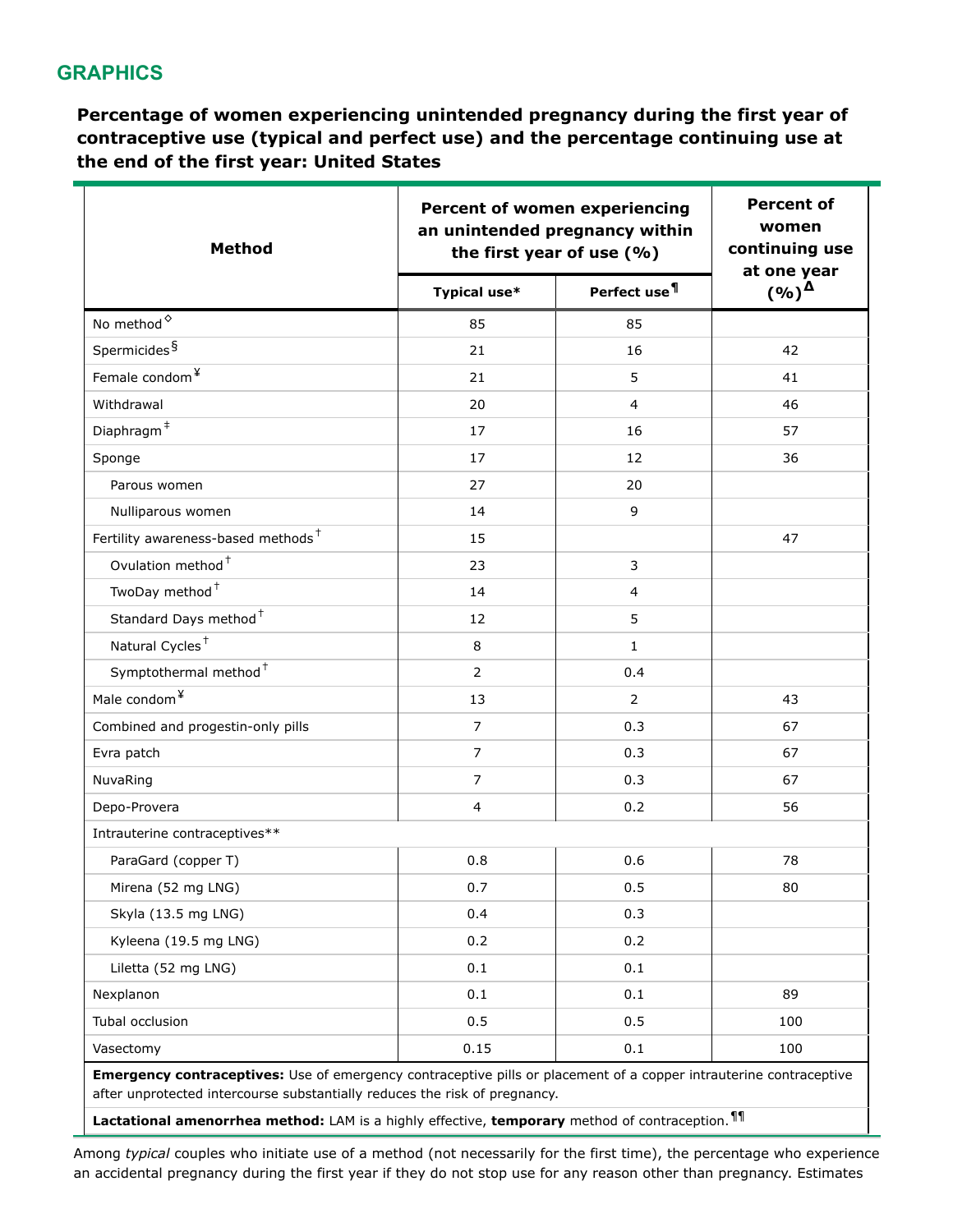of the probability of pregnancy during the first year of typical use for fertility awareness-based methods, withdrawal, the male condom, the pill, and Depo-Provera are taken from the 2006 to 2010 National Survey of Family Growth (NSFG) corrected for under-reporting of abortion.

LNG: levonorgestrel; LAM: lactational amenorrhea method; FABM: fertility awareness-based methods; NSFG: National Survey of Family Growth; LH: luteinizing hormone.

\* Data from United States populations.

¶ Among couples who initiate use of a method (not necessarily for the first time) and who use it perfectly (both consistently and correctly), the percentage who experience an accidental pregnancy during the first year if they do not stop use for any other reason.

Δ Among couples attempting to avoid pregnancy, the percentage who continue to use a method for 1 year.

◊ This estimate represents the percentage who would become pregnant within 1 year among women now relying on reversible methods of contraception if they abandoned contraception altogether.

§ 150 mg gel, 100 mg gel, 100 mg suppository, 100 mg film.

¥ Without spermicides.

‡ With spermicidal cream or jelly.

† Approximately 80% of segments of FABM use in the 2006 to 2010 NSFG were reported as calendar rhythm. Specific FABM methods are too uncommonly used in the United States to permit calculation of typical use failure rates for each using NSFG data; rates provided for individual methods are derived from clinical studies. The Ovulation and TwoDay methods are based on evaluation of cervical mucus. The Standard Days method avoids intercourse on cycle days 8 through 19. Natural Cycles is a fertility app that requires user input of basal body temperature (BBT) recordings and dates of menstruation and optional LH urinary test results. The Symptothermal method is a double-check method based on evaluation of cervical mucus to determine the first fertile day and evaluation of cervical mucus and temperature to determine the last fertile day.

\*\* All of these estimates are low, below 1%, and we caution readers not to put any emphasis on the differences among these very small probabilities.

¶¶ However, to maintain effective protection against pregnancy, another method of contraception must be used as soon as menstruation resumes, the frequency or duration of breastfeeds is reduced, bottle feeds are introduced, or the baby reaches 6 months of age.

*Reproduced with permission from: Trussell J, Aiken ARA. Contraceptive efficacy. In: Contraceptive Technology, 21st ed,* Hatcher RA, Trussell J, Nelson AL, et al (Eds), Ayer Company Publishers, Inc., New York 2018. p. 844. Copyright © 2018 *Contraceptive Technology Communications, Inc.*

Graphic 120134 Version 1.0